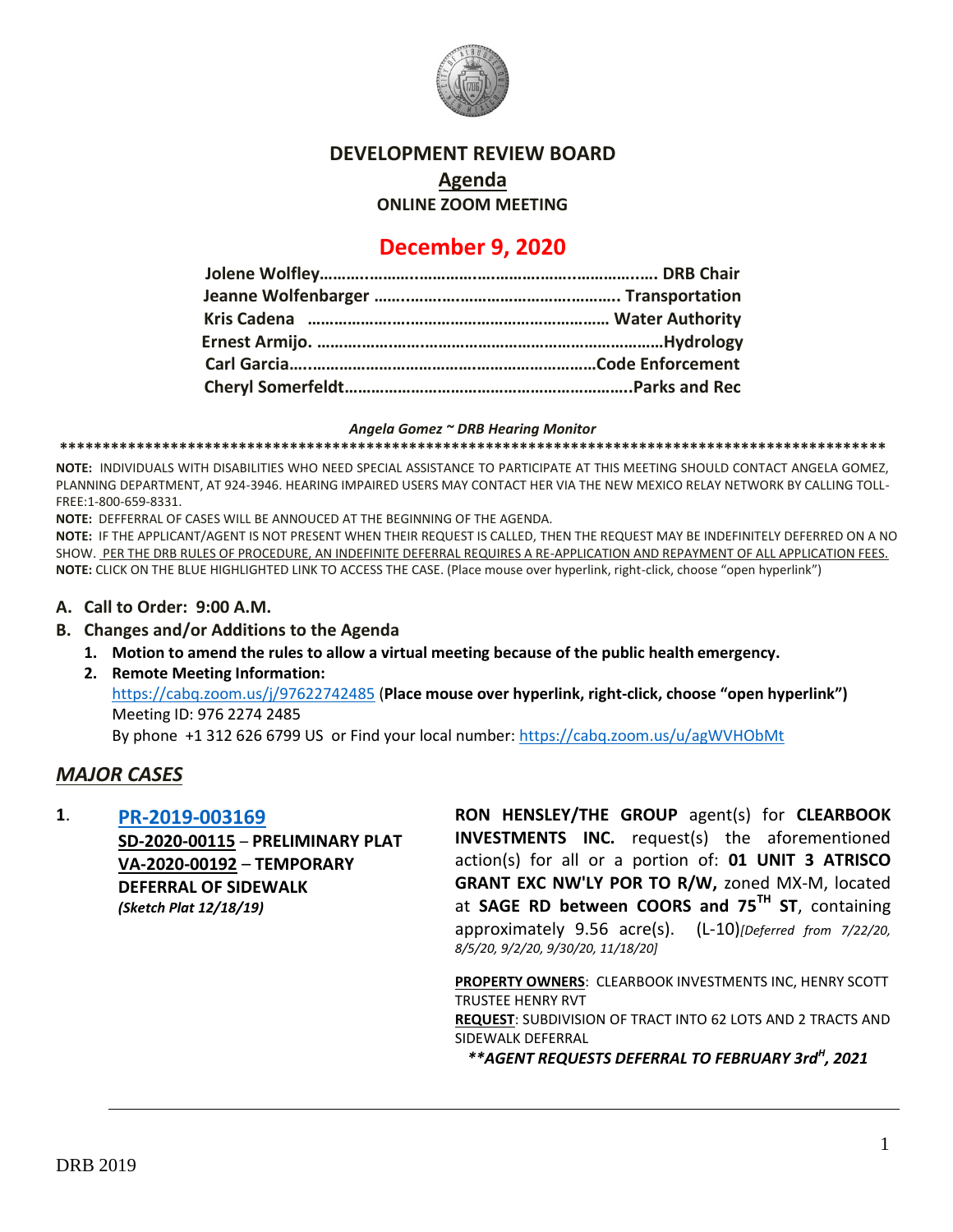**2.**

**[Project # PR-2020-003887](http://data.cabq.gov/government/planning/DRB/PR-2020-003887/DRB%20Submittals/) (1010532) SI-2020-00367** – **SITE PLAN**

#### **SCOTT ANDERSON** agent(s) for **MICHAEL DRESKIN**

request(s) the aforementioned action(s) for all or a portion of: **LOT 5, BLOCK 23, BROAD ACRES ADDN,** zoned MX-M, located at **2818 4TH ST NW**, containing approximately 1.27 acre(s). (H-14) *[Deferred from 7/8/20, 7/22/20, 7/29/20, 8/19/20, 9/2/20, 9/16/2, 10/28/20], 11/4/20, 11/18/20]*

**PROPERTY OWNERS**: MICHAEL DRESKIN **REQUEST**: SITE PLAN FOR APARTMENT WITH MORE THAN 50 UNITS

#### **3. [PR-2020-004457](http://data.cabq.gov/government/planning/DRB/PR-2020-004457/DRB%20Submittals/)**

**SD-2020-00197** – **VACATION OF RIGHT-OF- WAY** *(Sketch Plat 9/30/20)*

**RIO GRANDE ENGINEERING** agent(s) for **BARBARA MUELLER** request(s) the aforementioned action(s) for all or a portion of: **LOT 22, VOLCANO CLIFFS UNIT 6**, zoned R-A, located on **QUIVIRA DR between VISTA VIEJA AVE and RETABLO RD**, containing approximately 6.0 acre(s). (D-9) *{Deferred from 12/2/20]*

**PROPERTY OWNERS**: BARBARA MUELLER **REQUEST**: VACATION OF RIGHT OF WAY

# **4. [Project # PR-2020-003707](http://data.cabq.gov/government/planning/DRB/PR-2020-003707/DRB%20Submittals/)**

**SD-2020-00137- PRELIMINARY/FINAL PLAT SI-2020-00247 – SITE PLAN** *(Sketch Plat 7/8/20)*

**ARCH + PLAN LAND USE CONSULTANTS** & **RESPEC** agent(s) for **SONATA TRAILS, LLC** request(s) the aforementioned action(s) for all or a portion of: **TRACTS 1, 2 & 3, UNIT 4,** zoned MX-M, located at **UNIVERSE BLVD NW between PASEO DEL NORTE BLVD and TREELINE AVE NW**, containing approximately 29.9 acre(s). (C-10) *[Site Plan deferred from 6/3/20, 6/24/20, 7/15/20, 7/29/20, 8/26/20, 10/14/20, 10/28/20, 11/18/20; Preliminary/Final Plat deferred from 7/29/20, 8/26/20, 10/14/20, 10/28/20, 11/18/20, 12/2/20]*

**PROPERTY OWNERS**: SONATA TRAILS LLC **REQUEST**: APARTMENT COMPLEX DEVELOPMENT

# *MINOR CASES*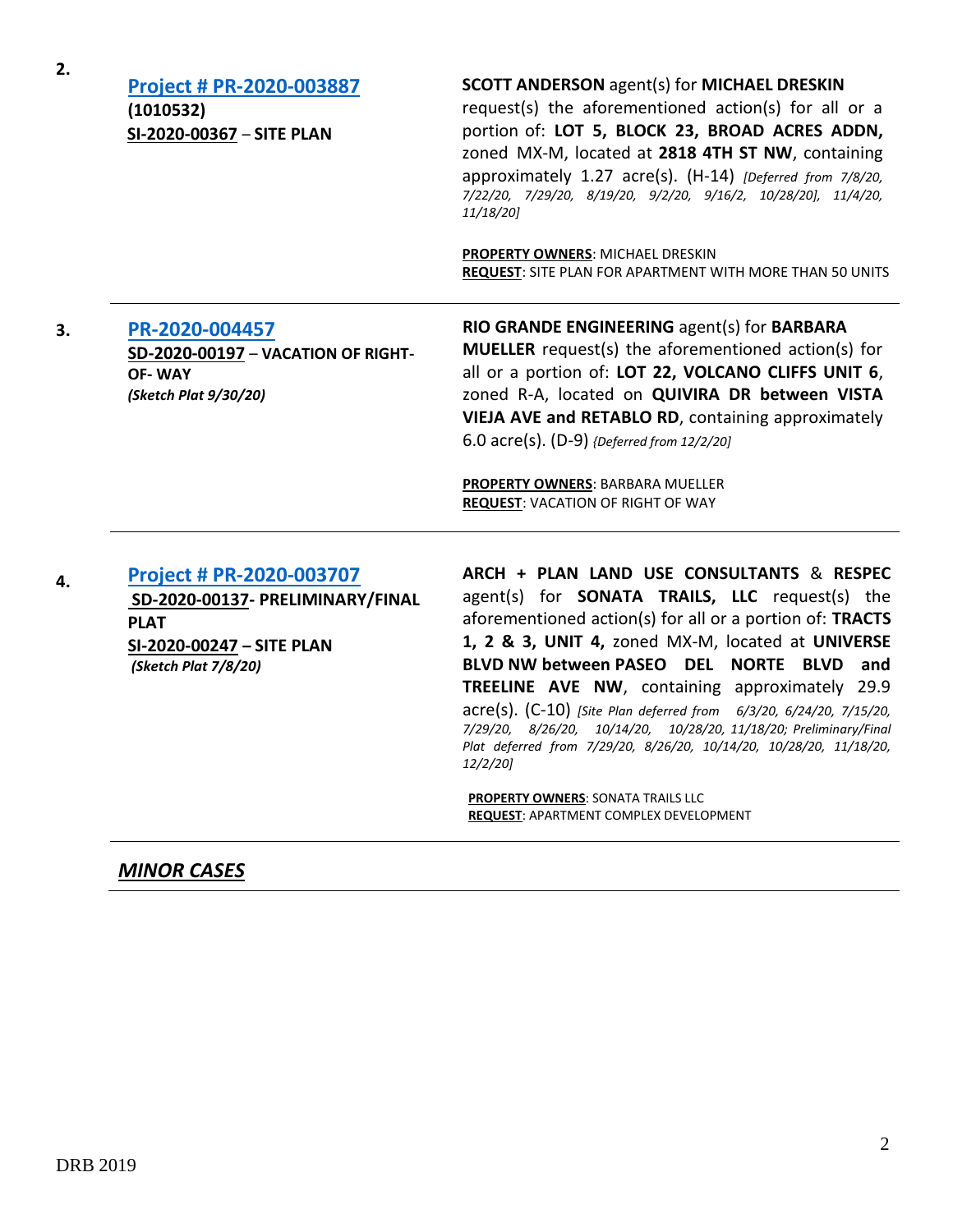# 5. **[PR-2020-003707](http://data.cabq.gov/government/planning/DRB/PR-2020-003707/DRB%20Submittals/)**

**SD-2020-00202 – VACATION OF PRIVATE SANITARY SEWER EASEMENT SD-2020-00203 – VACATION OF TEMPORARY DRAINAGE EASEMENT SD-2020-00204 – VACATION OF PUBLIC ROADWAY EASEMENT SD-2020-00205 – VACATION OF PUBLIC ROADWAY/PUBLIC SANITARY SEWER EASEMENT**

**ARCH + PLAN LAND USE CONSULTANTS** agent(s) f o r **SONATA TRAIL LLC** request(s) the aforementioned action(s) for all or a portion of: **LOTS 1 THRU 3, BULK LAND PLAT OF THE TRAILS,** zoned MX-M located on **UNIVERSE BLVD between PASEO DEL NORTE and AVENIDA JAIMITO** containing approximately 29.8361 acre(s). (C-10) *[Deferred from 12/2/20]*

**PROPERTY OWNERS**: SONATA TRAILS LLC **REQUEST**: FOUR VACATION ACTIONS

#### 6. **[PR-2018-001566](http://data.cabq.gov/government/planning/DRB/PR-2018-001566/DRB%20Submittals/PR2018-001566_Dec_02_2020/Application/DRB%20P%26F%20Arch%20%26%20Plan%20PR-2018-001566%20SD-2020-00208%20signed%20copy.pdf)**

**SD-2020-00208 – PRELIMINARY/ FINAL PLAT** *(Sketch Plat 4/22/20)*

**ARCH + PLAN LAND USE CONSULTANTS** agent(s) f o r **RUDOLPH RAMIREZ** request(s) the aforementioned action(s) for all or a portion of: **LOTS 1 & 2, WINGER AND MARTINEZ,** zoned R-A, located at **2123 & 2127 CANDELARIA between DON ISIDRO LN and MANCHESTER DR**, containing approximately 0.6209 acre(s). (G-13) *[Deferred from 12/2/20]*

**PROPERTY OWNERS**: RUDOLPH RAMIREZ **REQUEST**: LOT LINE ADJUSTMENT BETWEEN 2 EXISTING LOTS

*\*\*AGENT REQUESTS DEFERRAL TO DECEMBER 16TH, 2020*

#### **7. [PR-2019-002976](http://data.cabq.gov/government/planning/DRB/PR-2019-002976/DRB%20Submittals/PR-2019-002976_Dec_9_2020/Application/)**

**SD-2020-00210 – PRELIMINARY/FINAL PLAT VA-2020-00447 – SIDEWALK WAIVER** *(Sketch plat 10/23/19)*

**CSI – CARTESIAN SURVEYS, INC.** agent(s) for **BEELING ARMIJO** request(s) the aforementioned action(s) for all or a portion of: **LOT 9, EASTERLY PORTION OF 20 FT LOT 8 AND PORTION OF LOT 10, BLOCK 2, SANDIA MANOR** zoned R-1D, located at **17400 HILLDALE RD NE between HILDALE RD NE and CAMINO DE LA SIERRA NE**, containing approximately 0.5108 acre(s). (K-23)

**PROPERTY OWNERS**: BEELING ARMIJO **REQUEST**: SUBDIVIDE LOTS, ELIMINATE INTERIOR LOT LINES OF 3 EXISTING LOTS CREATING ONE NEW LOT, DEDICATE EASEMENTS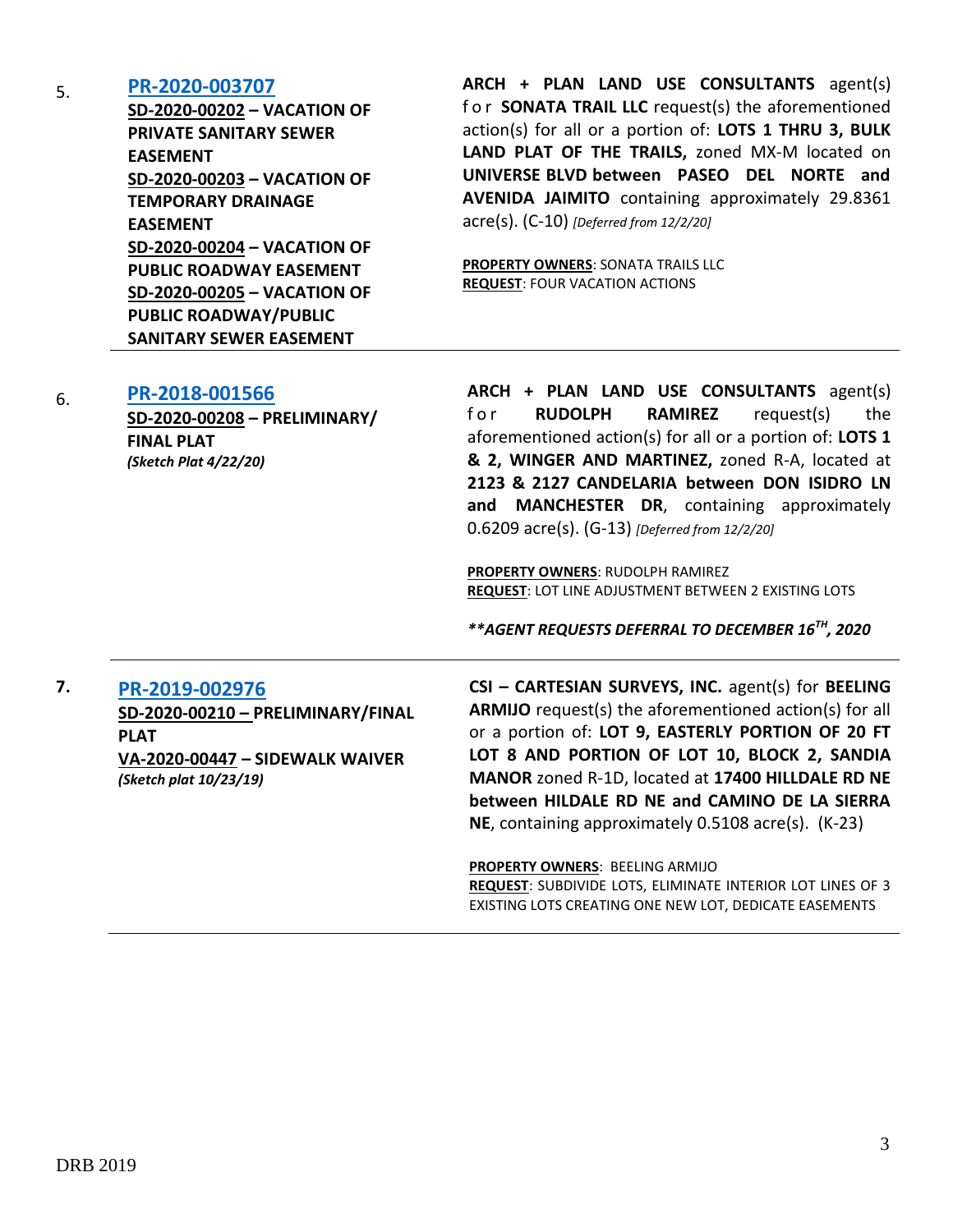#### **8. [Project # PR-2018-001501](http://data.cabq.gov/government/planning/DRB/PR-2018-001501/DRB%20Submittals/)**

**SD-2020-00077** – **PRELIMINARY/FINAL PLAT VA-2019-00290 – SIDEWALK VARIANCE VA-2019-00289 – STREET VARIANCE**  *(variances deferred from 4/29/20)*

**ISAACSON & ARFMAN, INC** agent(s) for **MONTANO FAMILY HOMES LLC** request(s) the aforementioned action(s) for all or a portion of: **TRACT 6-A-2, NORTH FOURTH ST HOMESITES ADDN,** zoned R-1C, located at **712 MONTANO RD NW between 9TH ST NW AND HARWOOD LATERAL**, containing approximately 1.7 acre(s). (F-14)*[Deferred from 5/6/20, 6/3/20, 6/24/20, 10/21/20, 10/28/20, 11/18/20]*

**PROPERTY OWNERS**: MONTANO FAMILY HOMES LLC, TIM NISLY **REQUEST**: MINOR SUBDIVISION PRELIMINARY PLAT APPROVAL

# **9. [Project # PR-2019-002607](http://data.cabq.gov/government/planning/DRB/PR-2019-002607/DRB%20Submittals/)**

**SD-2020-00026 - PRELIMINARY/FINAL PLAT SD-2020-00107 – VACATION OF PRIVATE EASEMENT** *(Sketch Plat 7/17/19)*

**ARCH+ PLAN LAND USE CONSULTANTS** agent(s) for **JOHN O. PEARSON** request(s) the aforementioned action(s) for all or a portion of: **LOT 8-B PLAT OF LOTS 8-A & 8-B UNIT 1 ALVARADO GARDENS CONT 0.8967 AC,** zoned R-A, located on **RIO GRANDE BLVD** between **ARTESANOS CT** and **CAMPBELL RD**, containing approximately 0.8967 acre(s). (G-13) *[Deferred from 1/29/20, 2/26/20, 4/8/20, 5/20/20, 7/8/20, 7/29/20, 8/26/20, 9/16/20, 9/30/20, 10/14/20, 11/18/20]*

**PROPERTY OWNERS**: JOHN D PEARSON **REQUEST**: CREATE 2 LOTS FROM 1 EXISTING LOT

**10. [Project # PR-2020-004778](http://data.cabq.gov/government/planning/DRB/PR-2020-004778/DRB%20Submittals/PR-2020-004778_Dec_9_2020/Application/SilverOakDRB%20(2).pdf) VA-2020-00457 – EXTENSION OF INFRASTRUCTURE IMPROVEMENTS AGREEMENT**

**SILVER OAK DEVELOPERS** request(s) the aforementioned action(s) for all or a portion of: **LOTS 1-20 BLOCK 28 UNIT B,** zoned MX-L, located on **SILVER OAK ESTATES between ALAMEDA and OAKLAND** containing approximately 3.5 acre(s). (C-18)

**PROPERTY OWNERS**: SILVER OAK DEVELOPERS **REQUEST**: EXTENSION OF IIA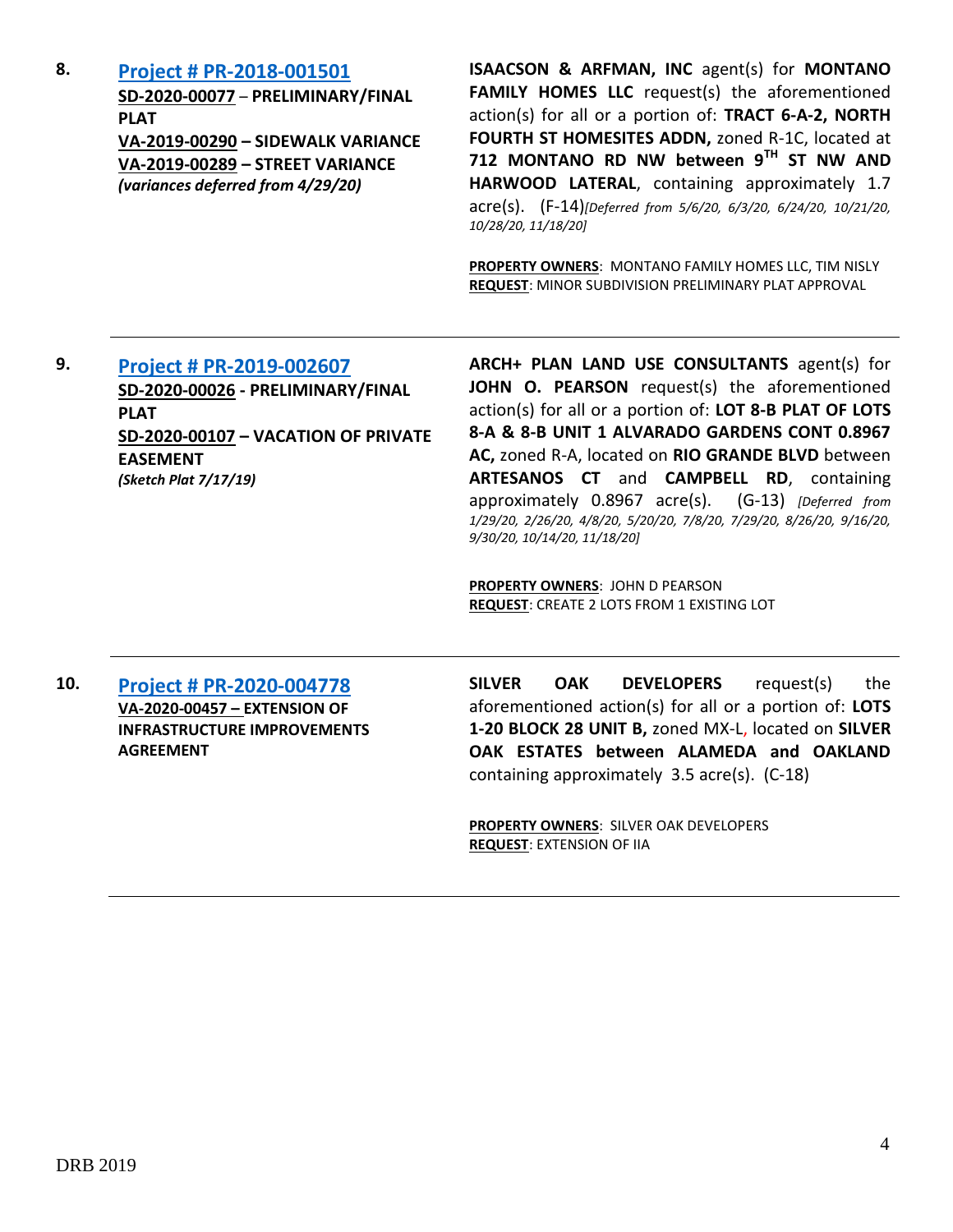**11.**

#### **[PR-2019-002811](http://data.cabq.gov/government/planning/DRB/PR-2019-002811/DRB%20Submittals/)**

**SD-2019-00158** - **RELIMINARY/FINAL PLAT**

**RICHARD CHAVEZ** request(s) the aforementioned action(s) for all or a portion of **LOTS 7-10 BLOCK 44 PEREA ADDITION,** zoned R-1A, located at **NORTH EAST CORNER of 15th ST NW and GRANITE AVE NW**, containing approximately 0.32 acre(s). (J-13) *[Deferred from 9/11/19, 10/28/20, 11/4/20, 11/18/20, 12/2/20]*

**PROPERTY OWNERS:** CHAVEZ RICHARD GERARD **REQUEST**: REPLAT 4 LOTS INTO 2

# *SKETCH PLAT*

#### **12. [PR-2020-004757](http://data.cabq.gov/government/planning/DRB/PR-2020-004757/DRB%20Submittals/PR-2020-004757_Dec_9_2020/Application/Sketch%20Plat%20-%20Compiled%20Package%20(2).pdf) PS-2020-00125 -SKETCH PLAT KIMLEY-HORN** agent(s) for **MACRITCHIE** request(s) the aforementioned action(s) for all or a portion of: **TRACT C48 & C49 UNIT 4, TOWN OF ATRISCO GRANT,** zoned NR-BP, located on **VOLCANO RD between CENTRAL AVE and BRISTOL ST**, containing approximately 9.59 acre(s). (K-9) **PROPERTY OWNERS**: GONZALES JUANITA G ETAL **REQUEST**: REVIEW OF PROPOSED RV STORAGE FACILITY LOCATED AT NORTHWEST CORNER OF CENTRAL AND VOLCANO **13. [PR-2020-004761](http://data.cabq.gov/government/planning/DRB/PR-2020-004761/DRB%20Submittals/Pr-2020-004761_Dec_09_2020/Application/DRB%20SK%20ARCHIS%20PR-2020-004761%20PS-2020-00127%20signed%20copy.pdf) PS-2020-00127-SKETCH PLAT ASHLEY HARTSHORN C/O ARCHIS DESIGN LLC** agent(s) for **LAURA & ROD WILLIAMS C/O HORIZON AUTO GLASS & TINT** request(s) the aforementioned action(s) for all or a portion of: **LOT 1 BLOCK 33 UNIT B, NORTH ALBUQUERQUE ACRES** zoned NR-BP, located at **8310 SAN PEDRO DR NE between ANAHEIM AVE NE and CARMEL AVE NE**, containing approximately 0.7233 acre(s). (C-18) **PROPERTY OWNERS**: COHEN RAYMOND P **REQUEST**: INITIAL SITE REVIEW FOR POTENTIAL REQUIREMENTS RELATING TO THE PLANNED WIDENING OF SAN PEDRO DR NE **14. [PR-2020-004765](http://data.cabq.gov/government/planning/DRB/PR-2020-004765/PR-2020-4765_Dec_9_2020/DRB%20SK%20S&S%20DEVELOPMENT%20PR-2020-004765%20PS-2020-00128%20signed%20copy.pdf) (1005246) PS-2020-00128-SKETCH PLAT S & S DEVELPMENT** request(s) the aforementioned action(s) for all or a portion of: **24A LOTS 20-27, BLOCK 8, KNOB HEIGHTS** zoned MX-L, located at **3501, 3511 GIBSON between AMHERST and CARLISLE**, containing approximately 0.5475 acre(s). (L-16) **PROPERTY OWNERS**: GARY SANCHEZ & JOSEPH SANCHEZ **REQUEST**: TO COMBINE LOTS 20-27